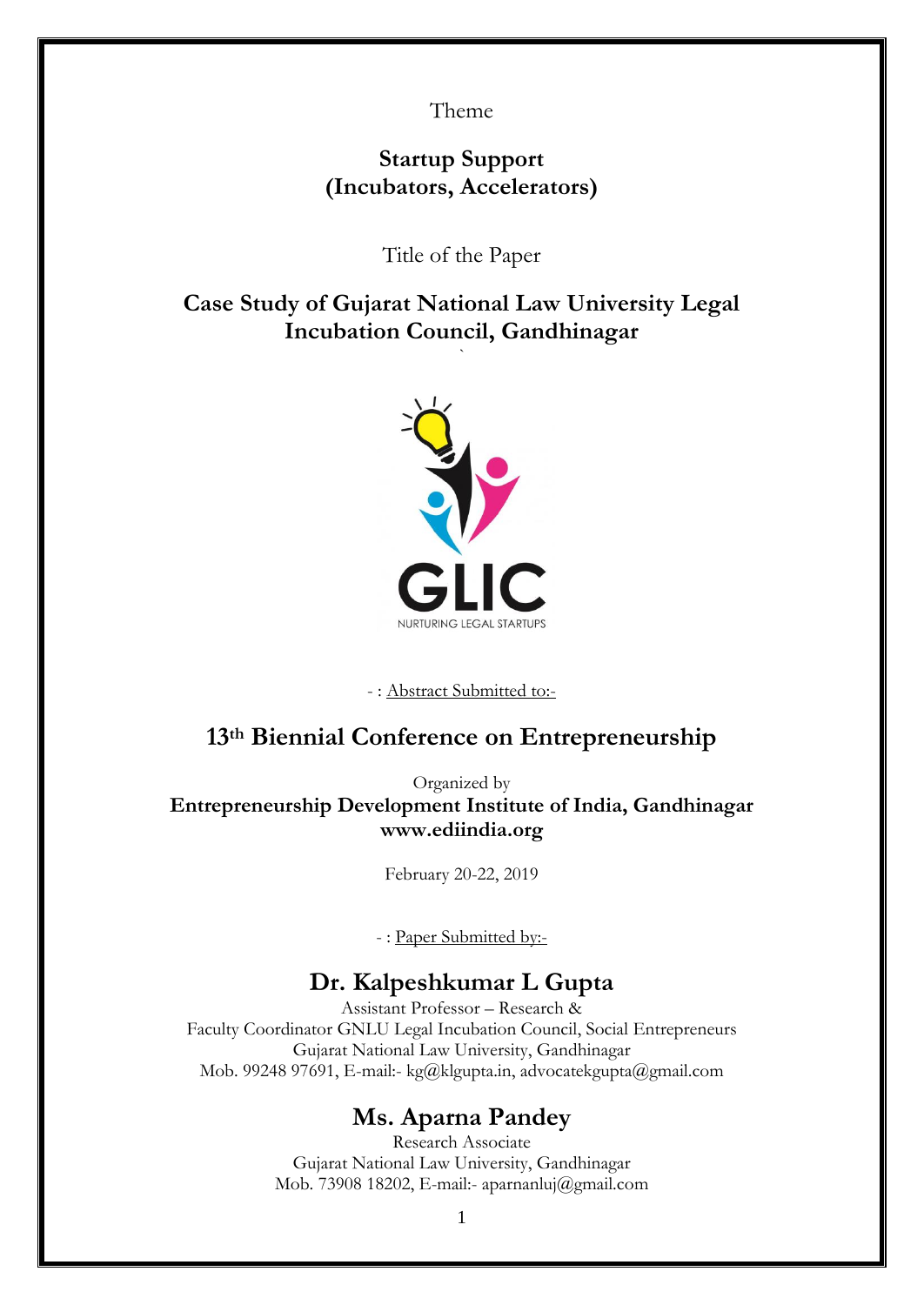# **Case Study of Gujarat National Law University Legal Incubation Council, Gandhinagar**

## **Abstract**

*"It's not about ideas. It's about making ideas happen."* - *Scott Belsky*

Industry plays a vital role in development of any country. To realize goal of industrialization, we need to promote the spirit of entrepreneurship and startups. Supporting students by providing funds and grants for their startups during their academic endeavor is the best way to promote startups. These startups are supported by Entrepreneurship Cell (E-Cell) setup at institutions and colleges. External agencies like banks, angel investors etc. also help in providing funds to these student startups. Generally, startups are created by people having engineering and management background but now the scenario has changed. People from diverse backgrounds i.e., arts, law, medical etc. are presently working with some exceptional startups. Similarly, one of these is *Legal Startups*. During the last five years there is a tremendous increase in the number of legal startups which have been established in India. Some of the startups are working pro-actively in this field. In order to increase the number of startups in this field there is a vital need of support in the form of E-Cell and Incubators at every possible organizations/institutions. Observing the present requirement, Gujarat National Law University (GNLU), Gandhinagar came up with idea of establishing a "*GNLU Legal Incubation Centre"* in the year 2014 which is now a registered company under Companies Act, 2013. This paper will discuss about legal startups in India, incubators for legal startups in India etc. with main focus on GNLU Legal Incubation Council which is India's first of its kind incubators in India.

Key Words: - Incubator, Startups, Legal, Law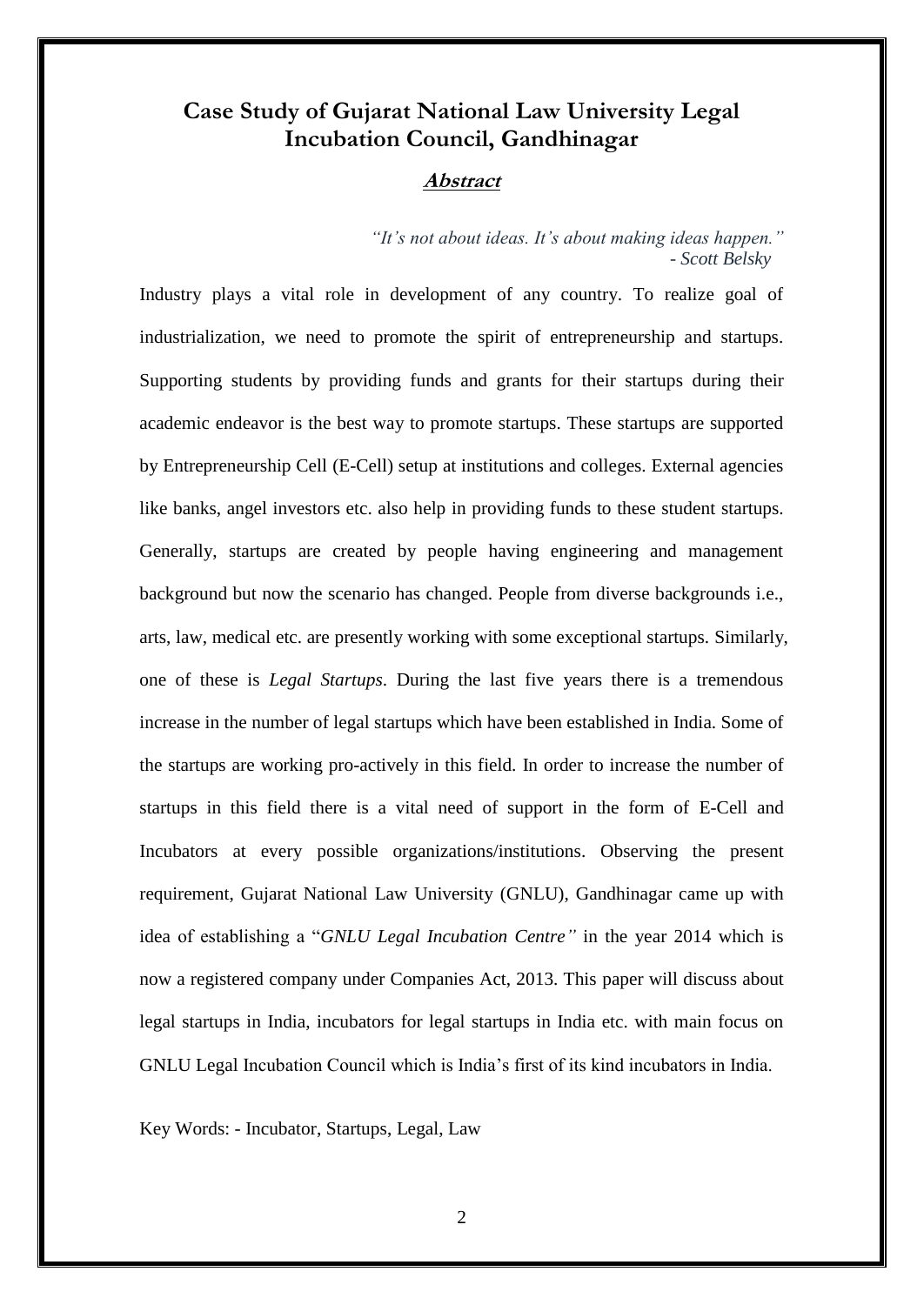# **Case Study of Gujarat National Law University Legal Incubation Council, Gandhinagar**

# **1. INTRODUCTION**

*"It's not about ideas. It's about making ideas happen."* - *Scott Belsky*

India is a developing nation. It has a large population of more than 1.25 crore. Due to large population, the demand of employment is also high in the country. This situation of less employment and large number of population has given a boost to rise of startups in India. The youth is now much motivated to work on their own rather than relying on their parents or peers for job. This has given a major boost to the number of startups in India.

There is not any clear definition of a word 'startup' but any new business (startup or start-up) that plans to meet a market requirement by creating or offering a creative and phenomenal product, process or administration through innovation and ideas is known as a Startup. A startup is generally an organization, for example, an independent venture, an association or an association intentionally intended to instantly build up a reliable business.<sup>1</sup> Generally, new businesses adopt different ways and techniques like internet, web based business, PCs, media communications, or mechanical independence to create their own autonomy in the market. <sup>2</sup> These startups are generally defined on the basis of these objectives as:

1. Companies which have been established for less than three years.

2. A business which is temporary in nature.

<sup>&</sup>lt;sup>1</sup> "High-Skilled Labour Mobility in an Era of Protectionism: Foreign Startups and India" by Arpita Mukherjee, Avantika Kapoor and Angana Parashar Sarma, Indian Council For Research On International Economic Relations, http://icrier.org/pdf/Working\_Paper\_362.pdf

<sup>2</sup> https://www.government.nl/topics/enterprise-and-innovation/supporting-ambitious-entrepreneurs-and startups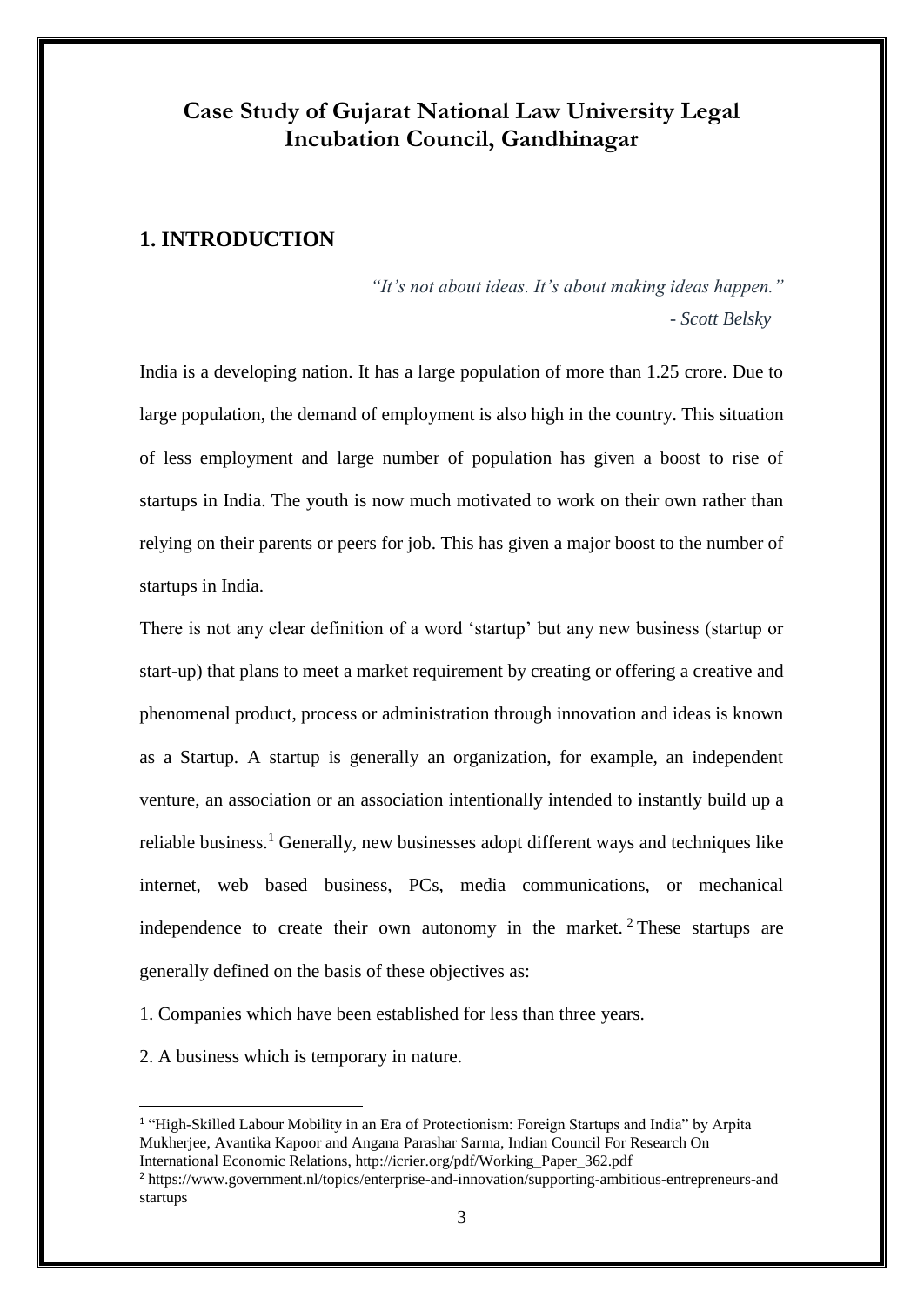3. A business is considered to be novel, useful and innovative for the society.

4. It has been established as a new business entity and not as a result of split-up or restructure of a business organization.

5. A business engaged in distribution of different products, process and services.

#### **Stages of Startup**

#### **1. Pre-Startup**

In this stage a product and target market is identified for which a startup is necessary to be setup. Whether the product or service which has to be launched is viable for the market or not is discovered during the pre-startup stage.

#### **2. Startup**

At this level, the entrepreneur works on his customer-building relations. He looks for ways and techniques to build his and his startup's reputation in the market. He creates his business model in a way to boost his startup in every possible manner he can.

#### **3. Growth**

This is the last stage of establishing a startup in the market. At this stage, the entrepreneur's focus is on the maintenance of startup in the market for a longer duration. He deals with the competition and challenges in the market just to setup its startup and create a brand for it in the market.

#### **Financing for Startups**

There are different types of financing options which are available for the startups during the different stages of the firm life cycle. The financing types are based upon the level of growth of the startups from the first stage of the firm life cycle to the final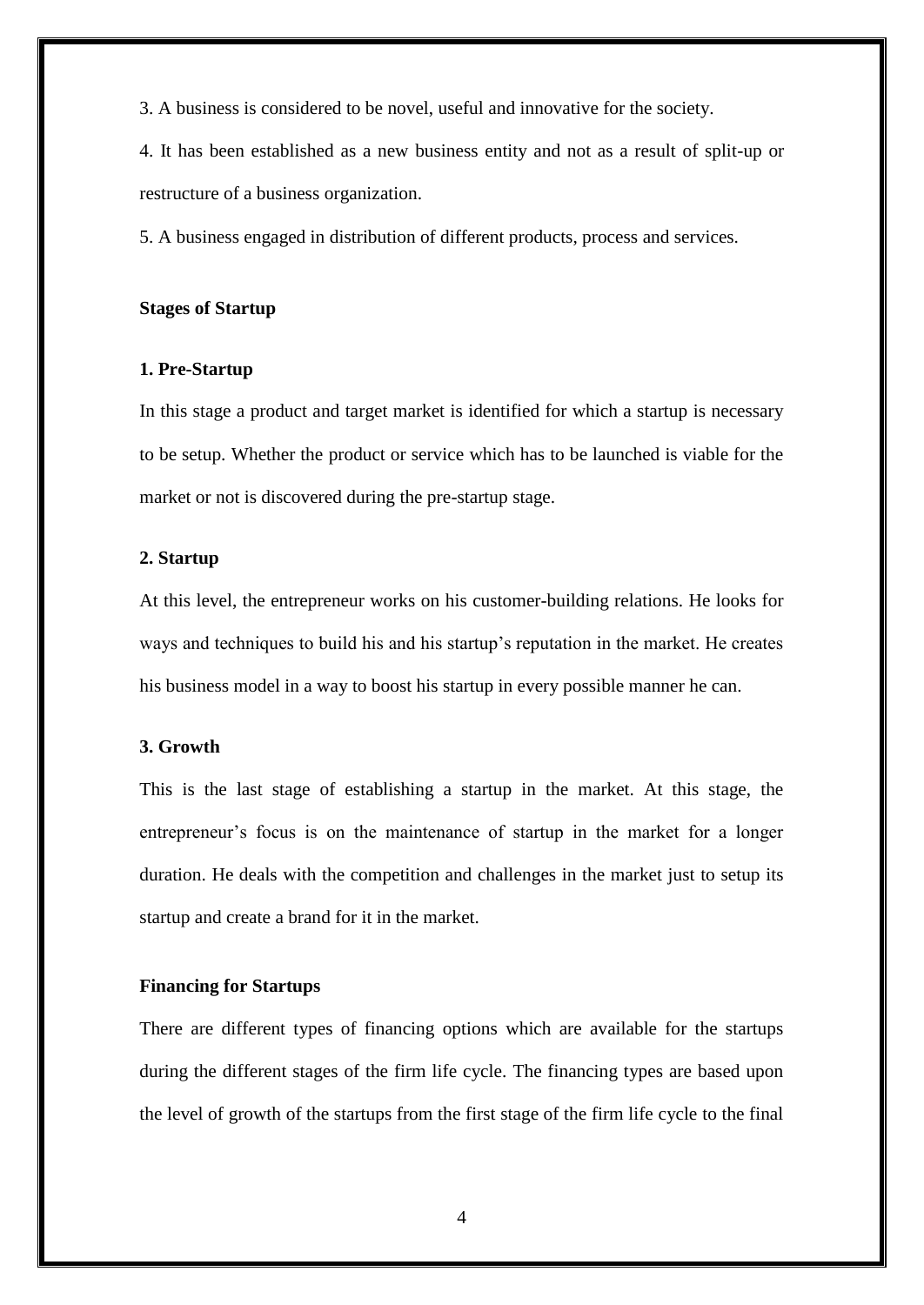stages along with their growth and production scale. Since the type of finance vary across different stages of the firm life cycle.<sup>3</sup>



 **Figure 1 :- Stages of Business & Sources of Funds**

#### **Startups in India**

<u>.</u>

India has seen many start-ups, which aided in the growth of the economy. In every sector like retail, hotel industry, medicine, education, transportation etc., startups emerged like a boom. The primary start-ups are *Flipkart, Oyo Rooms, Chaayos, Ola Cabs, Paytm, Redbus, Zomato, Zivame, Justdial ,Pepperfry, LimeRoad, Quikr, Cardekho, Practo, Urban Ladder, Policybazar, Grofers, Shopclues, Nearbuy, Voonik, Inmobi, Firstcry, Yepme, Mobikwik, Bigbasket, Nykaa, Hopscotch, Bluestone, Caratlane, Paperboat, Gojavas, Craftsvilla, Roposo, Voylla, Babyoye, Naaptol etc.*

Despite of a long list of startups in India as mentioned above there are also legal startup which has been established in the market. For our understanding, a legal

<sup>3</sup> J. Chris Leach & Ronald W. Melicher, *Entrepreneurial Finance*, Cengage Learning, 4th Ed, 2012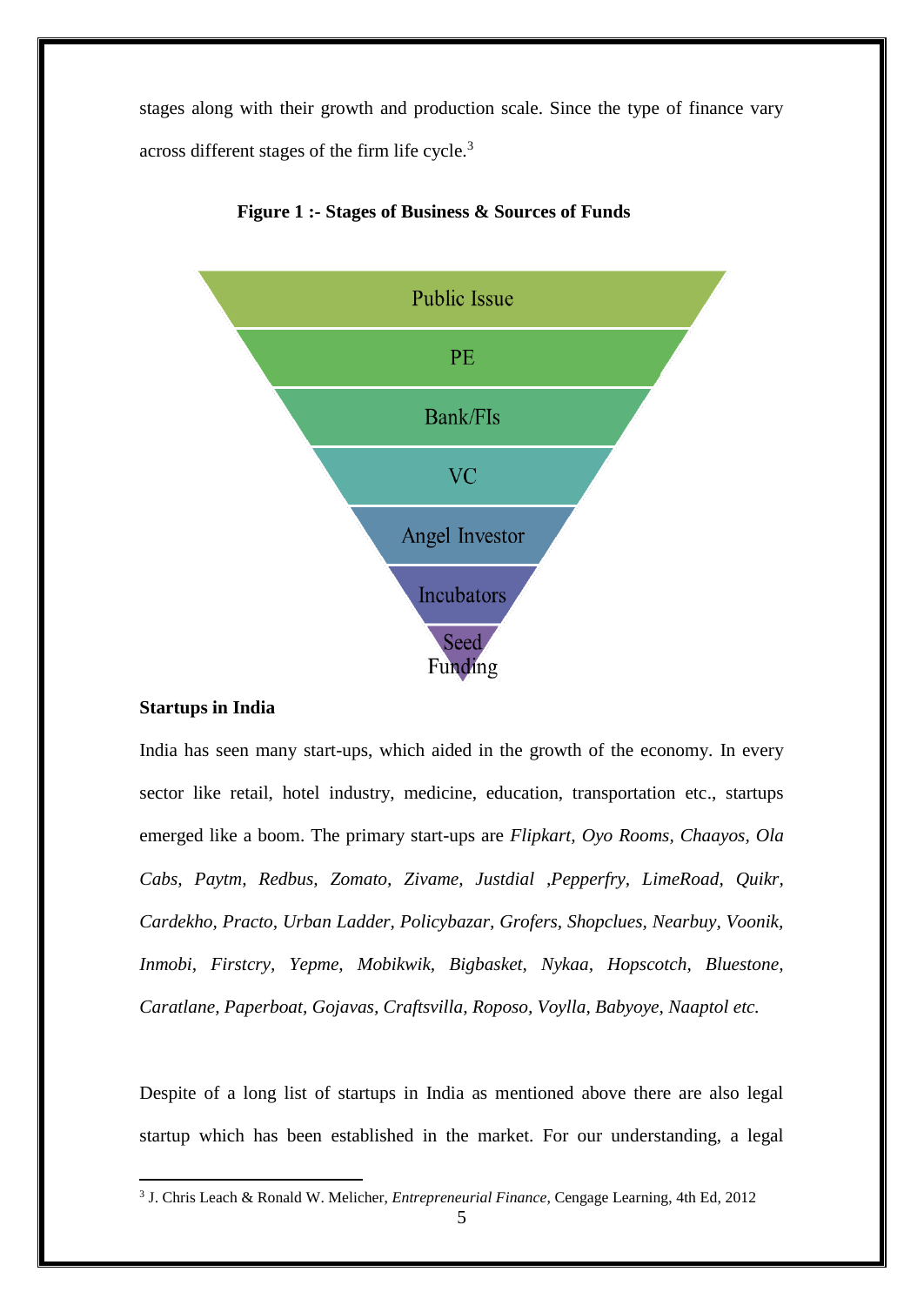startup is one which has been setup to provide services related to develop and boost the legal services. These services are mainly comprised of legal information, legal journalism, free legal aid services to the people, briefs of judgements given by a court of law, etc. These services are mainly provided by the people working in law firms, lawyers, legal advisors etc. and now by the law students who are interested to start something on their own. Therefore, this paper is going to discuss in length about the legal startups and its growth in India.

# **2. LEGAL STARTUPS**

To understand the concept of legal startups one should be well aware with the word Startups. Startups generally mean "*a company built on innovation and technology wherein the founders work on the development of that product or services which has a high demand in the market.*" <sup>4</sup> Startups are considered to be temporary business organizations which mainly work on a scalable business model.<sup>5</sup> In today's world, there are large numbers of startups working in different sectors like health, education, food and beverages, technology, etc. but there are much more to it like legal startups. According to the present situation, the legal sector is brimming with startups. As of November 7, 2015, there were 976 entities listed under the "legal startups" category 14 and 210 entities listed under the "legal tech startups" category in  $USA<sup>6</sup>$  The reasons are multi-fold of the rise of legal startups in today's world. These are as follows:

<sup>4</sup> "*What We Know and Need to Know About Legal Startups"* by Daniel W. Linna Jr, Michigan State University College of Law, linnadan@law.msu.edu.

<sup>5</sup> *"Start-up Industry in India"* retrieved from

http://ssrana.in/Intellectual%20Property/Start%20Up%20Law/Start-up-Industry-in-India.aspx on November 7, 2018

<sup>6</sup> Legal Tech Startups, ANGELL!ST, https://angel.co/legal-tech-1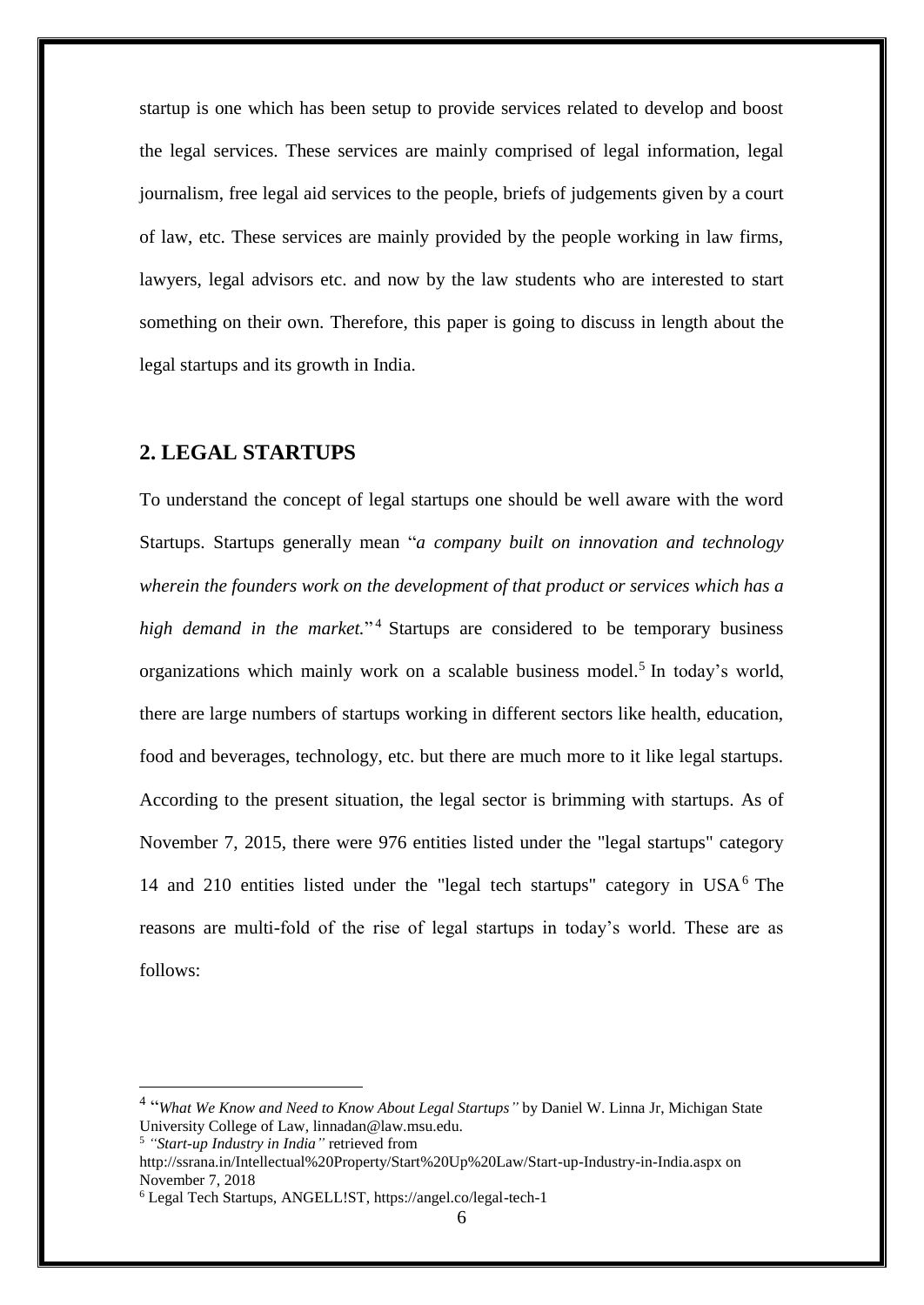#### **1. Law is an ever-growing industry**

According to the experts, the legal sector is considered to be continuously growing and a developing industry. The demand for legal services is increasing day by day. More than 80% of the law firms are involved in providing legal services to their customers.

#### **2. Legal Startups provides aid to the needy people**

Legal startups are much focused on to provide their services to the needy and poor people who are unable to pay hefty fees of the lawyers. According to the studies, the minority class of the society or people who belong to below poverty line do not have access to legal aid because of financial issues. These startups mainly help such kind of people in granting them free legal aid in order to get justice from the court of law.

## **3. Transparency in the system of working**

The legal startups are much preferred by the people these days because of their transparent system of working. These startups not only provide quality legal services but also lower the prices for the services provided. They assist the legal departments by providing excellent legal services at a much cheaper cost resulting into large number of employments in the country.

#### **4. Large number of involvement of Students**

Earlier law firms used to hire the students who have completed law to work in their law firms but nowadays the students are much more interested to setup their own legal startup so that they can provide quality legal services to the people who are in dire need of it. Number of students is interested to work in these legal startups in order to provide quick access of legal services to the legal departments resulting into improvement of legal delivery systems.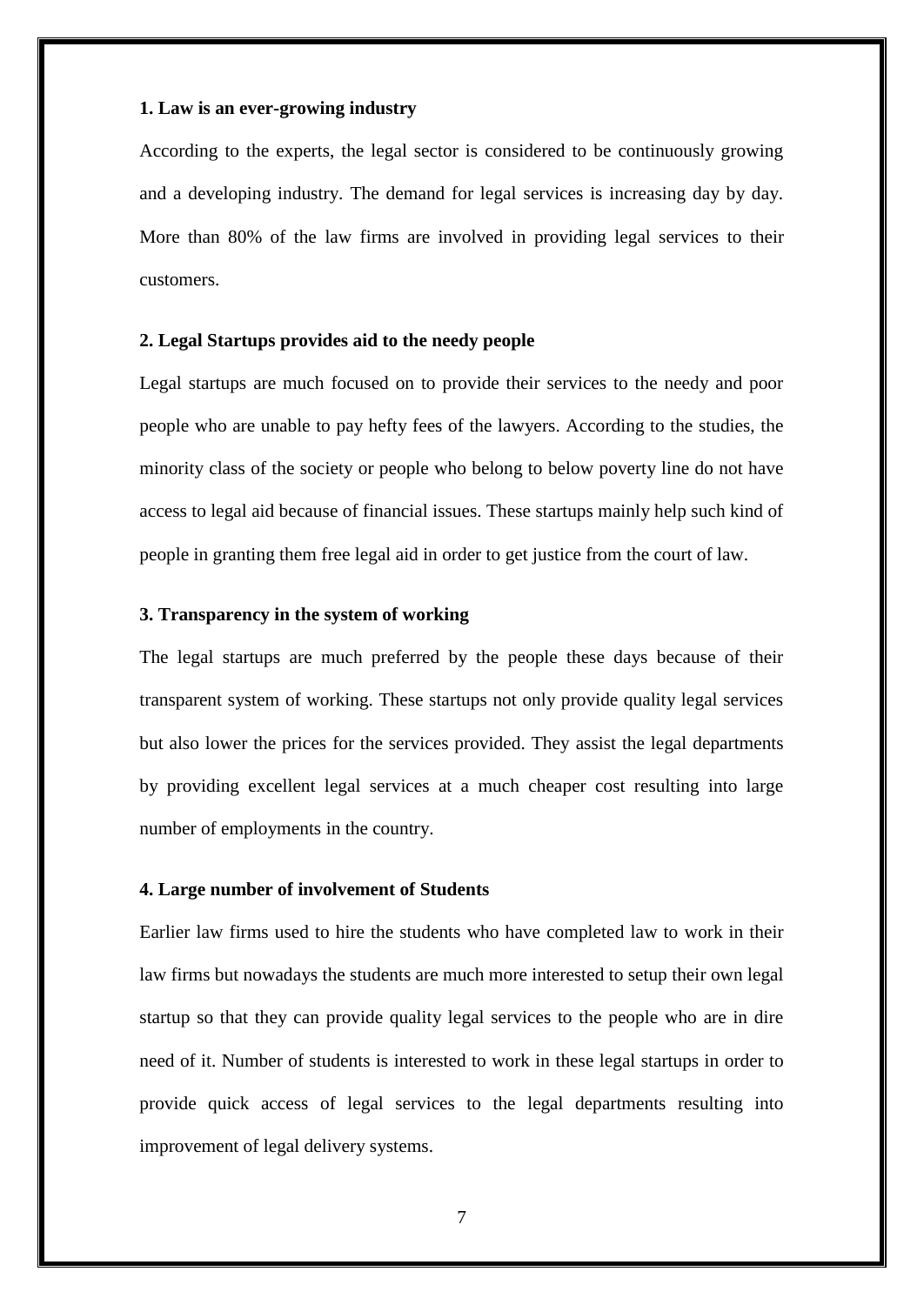## **Financing of Legal Startups**

The legal startups are mostly being funded by the incubator setup in different law universities. For example, at Gujarat National Law University, Gandhinagar have their own Incubation support system known as Gujarat Legal Incubation Council which supports and provide funds to the students who are interested and capable to start their own venture. Government provides funds to the startups under their different schemes. Presently there are fewer avenues available through which legal startups can be funded and supported.

#### **Legal Startups in India**

Followings are some legal startups which will give you some understandings about the sector.

#### **LawRato<sup>7</sup>**

This startup is an online forum to provide consultancy services to lawyers, hire and provide rating to them. There are more than 7000+ lawyers from all over India registered under this startup. The services are provided in English and Hindi and if any lawyer has a low or below average rating then his profile gets deactivated. The founders of this startup are Rohan Mahajan and Nikhil Swarup.

#### **Vakil Search<sup>8</sup>**

This startup was established in the year 2011 and is now well-known in the country. This startup provides online legal services to their clients in the sectors like IP protection, tax regulation and compliance issues, documentation, etc. The startup has gained a momentum and in the present day it has clients like HDFC bank, Citibank, Axis bank etc.

<sup>7</sup> https://lawrato.com/

<sup>8</sup> https://vakilsearch.com/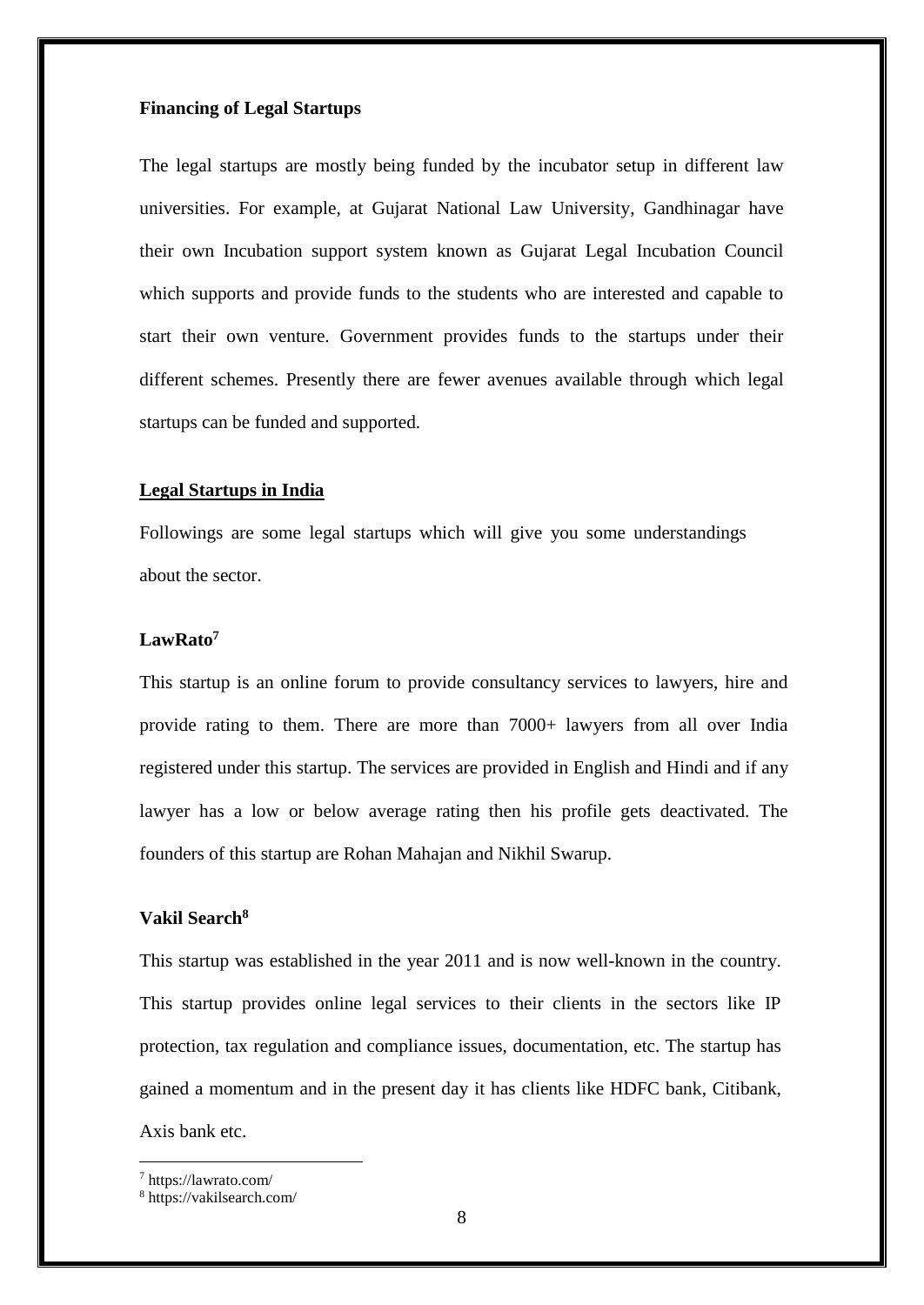# **Near Law<sup>9</sup>**

This startup has a very unique way of providing legal services to its clients. The startup uses Artificial Intelligence (AI) to provide information on legal matters. The technique of Natural Language Processing (NLP) is used to make an easy search of case laws from case-to-case basis. The founder of this startup is Vikas Sahita who says that value-based pricing gives this startup a unique feature.

#### **bCompliance<sup>10</sup>**

This startup provides legal and compliance management services to all corporates and individuals who are interested to work for a startup. Services like resolution of queries, quick interaction with the experts, knowledge of law etc. is being provided to the clients. The main objective of this startup is to make compliance issues easier to handle by the organizations.

#### **Nyaaya<sup>11</sup>**

This startup educates the people about their legal rights, laws applied in different sectors, penal sanctions, etc. This is comprised of both central and state laws. The laws and all related materials are available online in simple English language.

#### **Live Law<sup>12</sup> / Lawctopus<sup>13</sup>**

Live Law & Lawctopus is online portal which provides details about all the law schools, events, job opportunities in legal sector, competitions etc. This startup has gained a worldwide momentum in a very less period of time.

<sup>9</sup> https://nearlaw.com/

<sup>10</sup> http://www.bcompliance.in/

<sup>11</sup> https://nyaaya.in/

<sup>12</sup> https://www.livelaw.in/

<sup>13</sup> https://www.lawctopus.com/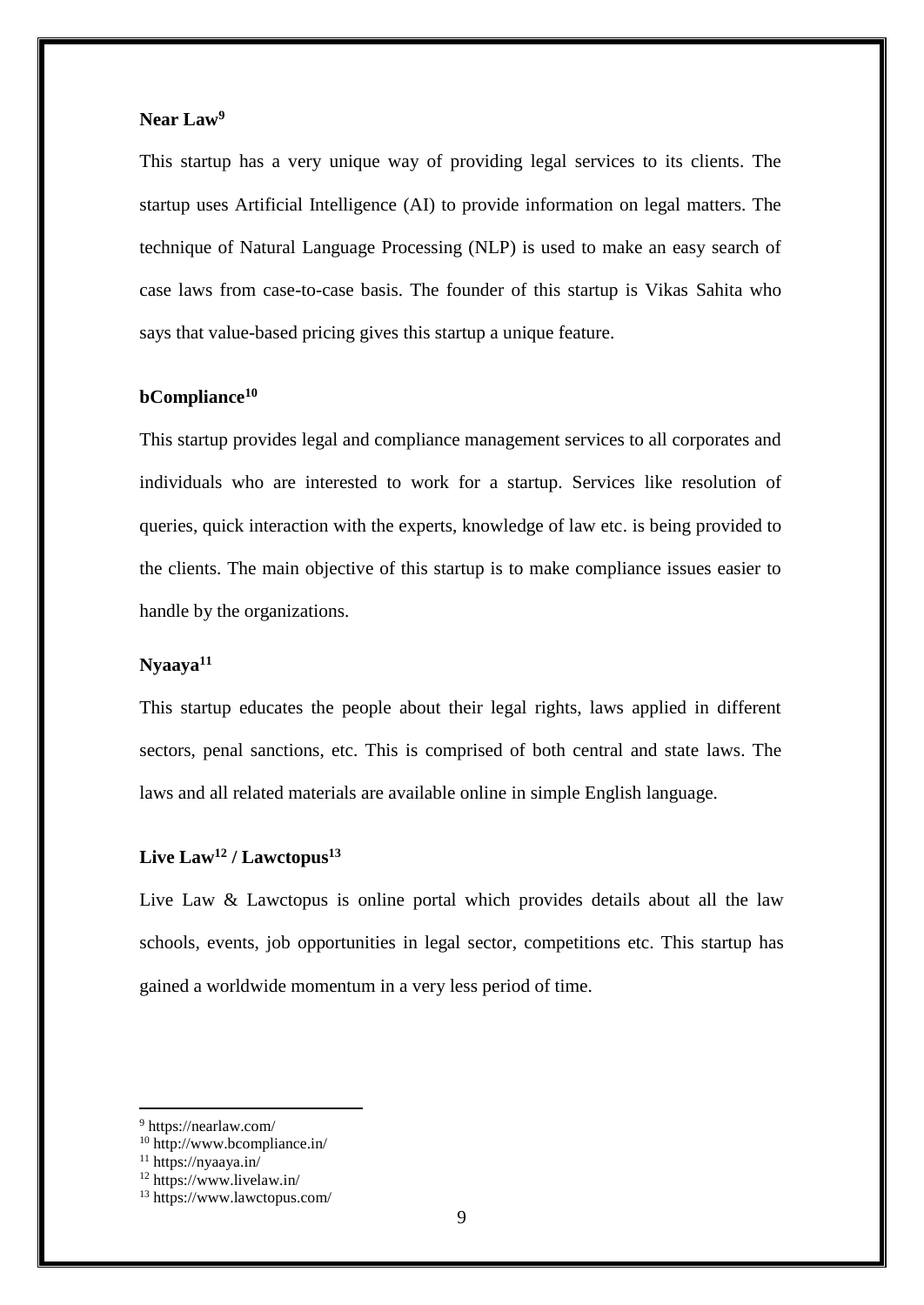## **Advok8<sup>14</sup>**

In the present time, there are crores of pending cases which are yet to be decided by the court of law. Advok8 was established in the year 2016 by Saurav Kumar Sinha in Delhi. This startup helps to provide legal aid services like booking of appointment, funding of litigation, etc. to make the complex process of legal work a bit simple. This startup works through an app-based system which makes it easier for people to find lawyers who are suitable for their case. There is also a way of to track cases as and when required by making a nominal payment. As stated by the founder himself, *"This sort of eliminates the hassle of lawyers/ litigants having to follow up manually with courts and several law clerks on the latest updates in their cases. So the way you track your food delivery, you can even track your case progress and related details, clarifies Saurav."* <sup>15</sup>

# **Casemine<sup>16</sup>**

Casemine is Artificial Intelligence based virtual platform for legal research and analysis. This helps in analyzing the case in effective and timely manner. It was founded by Aniruddha Yadav. The team, made up of IIM-grads works under the able guidance of ex-Chief Justice (Kolkata High Court) to bring artificial intelligence in the domain of legal technology, reveals Yadav.<sup>17</sup>

<sup>14</sup> https://www.advok8.in/

<sup>15</sup> *What We Know and Need to Know About Legal Startups* by Daniel W. Linna Jr. *Michigan State University College of Law*, linnadan@law.msu.edu

<sup>&</sup>lt;sup>3</sup> "This legal tech startup is helping people without money fund and fight their cases" retrieved from https://yourstory.com/2018/03/legal-tech-startup/ on November 1, 2018 <sup>16</sup> https://www.casemine.com

<sup>17</sup> https://www.analyticsindiamag.com/story-casemine-ncr-based-startup-thats-disrupting-indian-legalsystem-using-ai/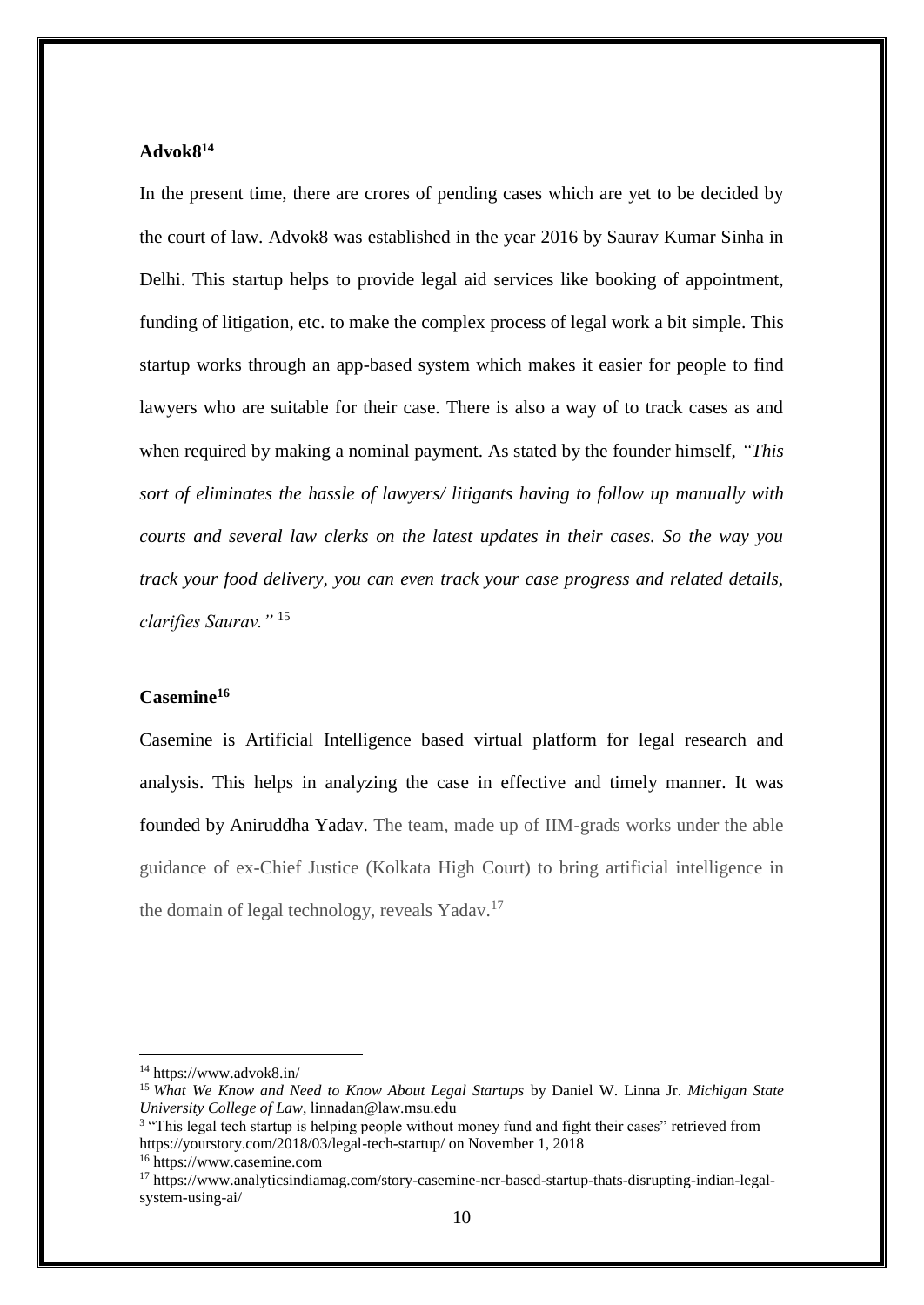#### **LawBriefs<sup>18</sup>**

LawBriefs is a legal service platform that prepares case summaries of lengthy and difficult judgement. In order to make the understanding clear, they divide the entire judgement into various pars which includes- Briefs and Facts and Procedural History, Issues before the Court, Arguments raised, Ratio and decision of the court. They also provide a quick introduction to the judgement in form of an introductory table which acts as a reference tool for lawyers. LawBriefs's aim is not to reduce the understanding of the judgement, our aim is to reduce the efforts caused in understanding it. Aditya Gor, Law Student of GNLU is the founder of the LawBriefs. He has received lot of accolades for his startups at state as well as national level.

# **ProBono India<sup>19</sup>**

There is a need of innovation in providing legal aid and awareness to citizens. ProBono India focuses on legal aid and awareness activities across the world and put on one platform. It started by Dr. Kalpeshkumar L Gupta, author of the present paper.

#### **LawMate<sup>20</sup>**

LawMate started couple of years back with the objective to support startups with regards to legal compliances in the initial stage. Gautami Raiker, Advocate based at Goa is the founder of LawMate.

*"As a result of definitive policies and measures of the government to develop and promote the startup ecosystem, this sector in India is emerging pretty well,"* says Ashish Porwal, founder of Hreem Legal.<sup>21</sup> "There have been a couple of marquee *transactions involving startups in recent times. In fact, several older and larger firms* 

<sup>18</sup> http://lawbriefs.in/

<sup>19</sup> http://probono-india.in/

<sup>20</sup> https://lawmate.in/

<sup>21</sup> "The State of India's Legal sector" retrieved from https://www.vantageasia.com/state-indias-legalmarket/ on November 5, 2018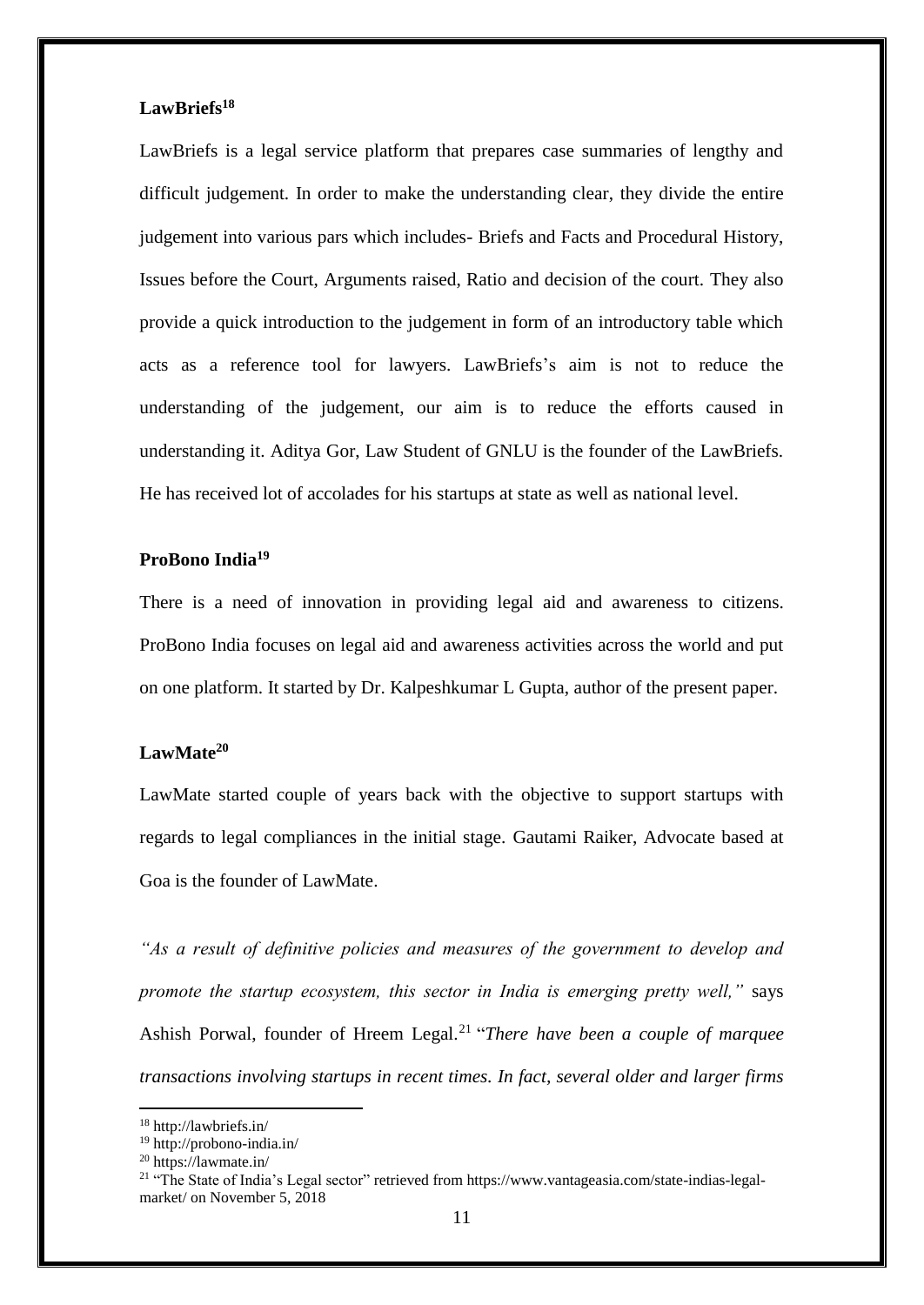*have also begun taking keen interest in the startup ecosystem." <sup>22</sup>* Legal startup though a well-known idea in US, is still at its nascent stage in India, with not many startups competing with each other. As the startup ecosystem matures, legal startups will certainly create a niche in the big business market.

Looking at the less awareness about the legal startups in India, Dr. Kalpeshkumar L Gupta, author of the present paper recently started a unique startup named as **Legal Startups**<sup>23</sup> for highlighting all legal startups across the world.

#### **3. GNLU LEGAL INCUBATION COUNCIL**

#### **About Gujarat National Law University**

Gujarat National Law University (GNLU) is the statutory university established by the Govt. of Gujarat under the [Gujarat National Law University Act, 2003.](https://www.gnlu.ac.in/Files/gazette.pdf) It is situated at Gandhinagar District. The University is recognized by the [Bar Council of](https://www.gnlu.ac.in/aad/bcirecoggnlu.pdf)  [India \(BCI\)](https://www.gnlu.ac.in/aad/bcirecoggnlu.pdf) and the [University Grants Commission \(UGC\) \(2f & 12B\).](https://www.gnlu.ac.in/Files/ugcrecoggnlu.pdf) The University is also a member of the [Association of Indian Universities \(AIU\)](https://www.gnlu.ac.in/Files/aiugnlu.pdf) and member of [United Nations Academic Impact \(UNAI\)](https://academicimpact.un.org/) and [International Association of](http://www.ialsnet.org/)  [Law Schools \(IALS\)](http://www.ialsnet.org/) and Asian Law Institute (ASLI) and [Shastri Indo-Canadian](http://www.sici.org/home/)  [Institute.](http://www.sici.org/home/) The GNLU Act, 2003 proclaims that GNLU, "shall be to advance and disseminate learning and knowledge of law and legal processes and their role in national development: to develop in the students and the research scholars sense of responsibility to serve society in the field of law by developing skills in regard to advocacy, legal services, legislation, parliamentary practice, law reforms and such other matters; to make law and legal processes efficient instruments of social

<sup>&</sup>lt;sup>22</sup> "Legal-tech start-ups make a case for entrepreneurs" retrieved from

https://www.thehindubusinessline.com/info-tech/legaltech-startups-make-a-case-for-

entrepreneurs/article8656504.ece on Novemver 5, 2018

<sup>23</sup> www.legalstartups.info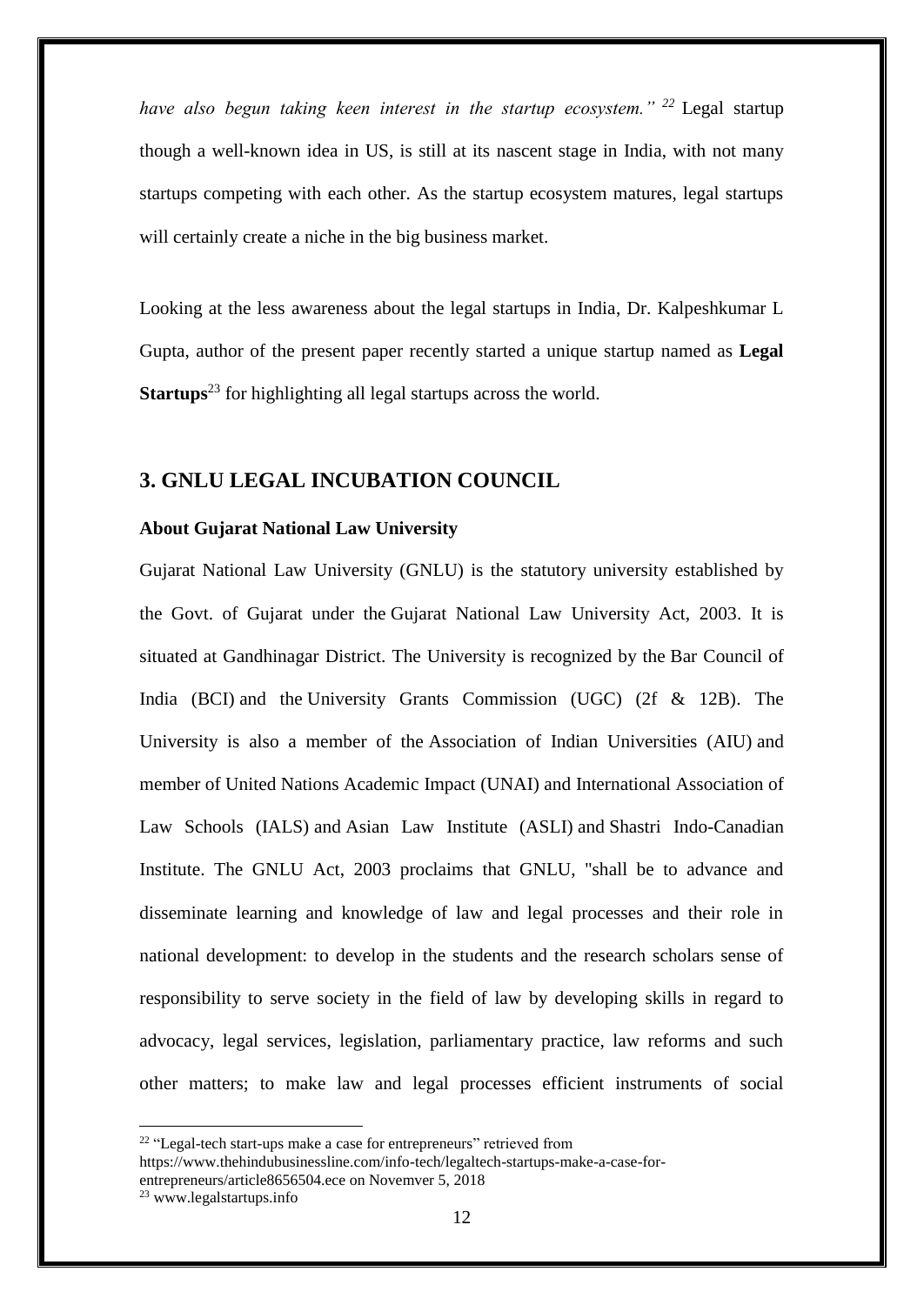development; and to promote inter-disciplinary study of law in relation to management, technology, international cooperation and development."<sup>24</sup>

#### **About GNLU Legal Incubation Council<sup>25</sup>**

GNLU set up GNLU Legal Incubation Center in year 2014 nurture and support students' startups as any other Centre of Excellence in the university. It is a part of university's vision towards excellence in imparting quality legal education which aims at institutionalizing mechanism, which could act as support system for entrepreneurs. The Incubator set up under the scheme is expected to act as a tool to promote entrepreneurship and self-employment amongst law students as an attractive and viable career option. It started its operation by conducting seminars, workshops on entrepreneurship. It launched National Business Plan Competition in year 2016 which is its flagship event.

GLIC is the Nodal Agency funded and approved by Industries Commissionerate, Government of Gujarat and Commissioner of Technical Education, Government of Gujarat under the scheme of Student Startup and Innovation Policy (SSIP) –  $2017^{26}$ . To expand the scope of its operation, it was registered under Section 8 of the Companies Act, 2013 in name and style of GNLU Legal Incubation Council as a Not for Profit company.

## **Objectives of the GNLU Legal Incubation Council**

Followings are the objectives of the council

<sup>24</sup> https://gnlu.ac.in/GNLU/About-Us

<sup>&</sup>lt;sup>25</sup> https://gnlu.ac.in/Legal-Incubation-Center/Home Website content developed by the Author and other team members of Council

<sup>26</sup> http://www.ssipgujarat.in/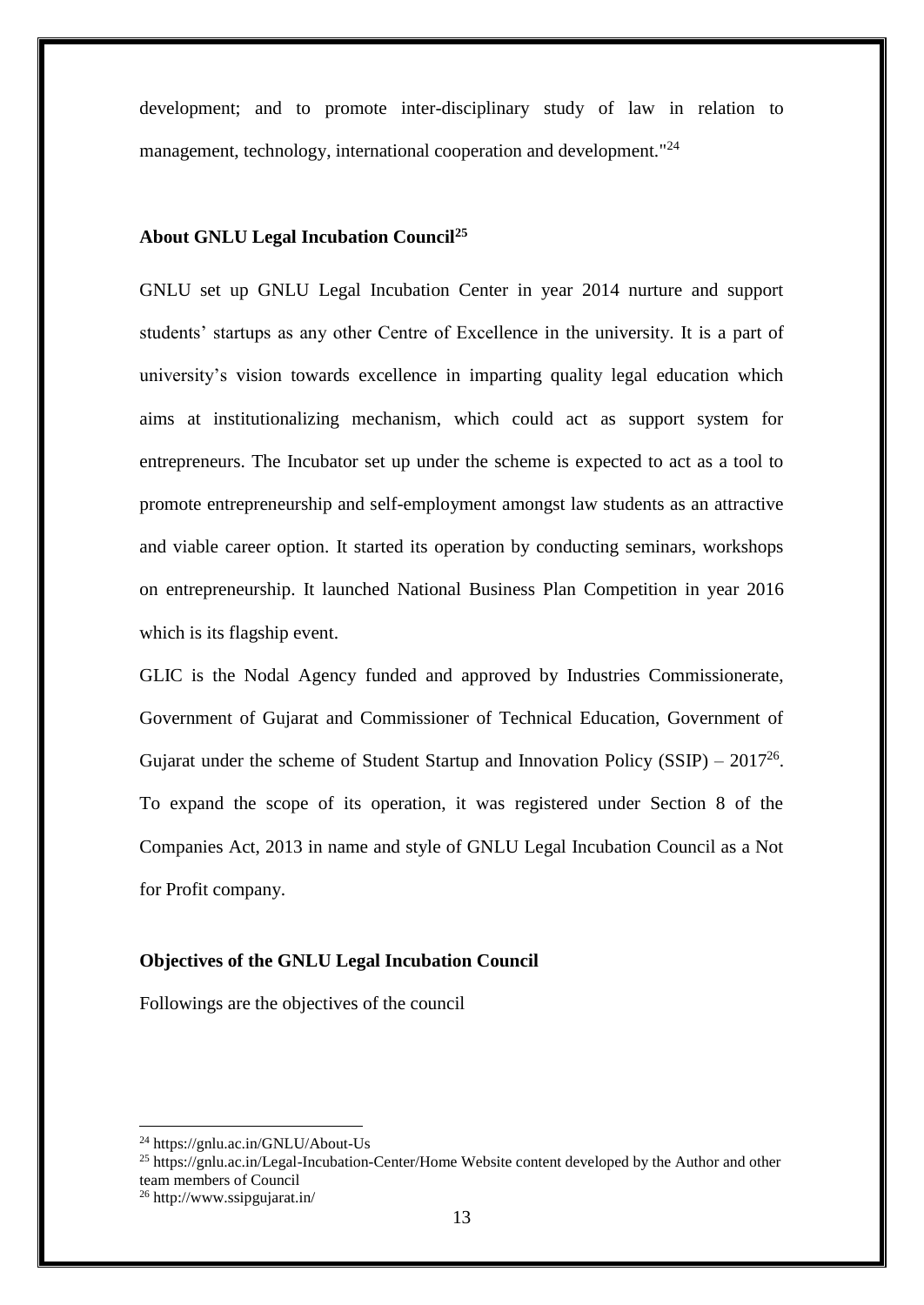- The main objectives of establishment of the council are to promote and establish incubation council at GNLU to encourage and support startups in the field of law with allied interdisciplinary areas.
- To act as an institutional mechanism for providing various services including information on all aspect of enterprise building to budding entrepreneurs.
- To motivate and inspire Students/Alumni/Faculty/Venture Capitalist to take up the challenge of entrepreneurship, undergo executive development programme, skill development training and enhance self-employment opportunities.
- To equip them with necessary skills and provide all possible assistance.
- To recognize the entrepreneurship capabilities of students
- To create opportunities for development of entrepreneurship skills.
- To organize seminars/ guest lectures / workshops/ industrial visits.
- To provide opportunities for experiential learning to students.
- To bridge the gap between the students and investors.
- To promote creative thinking and an entrepreneurial mindset among the Students/Alumni/Faculty/Venture Capitalist.
- To promote innovations and help convert them into market accepted products.

#### **Divisions of the GNLU Legal Incubation Council**

GLIC is having three pronged approach first one Incubation & Mentorship **(IncMent)** in which it will incubate and mentor the startups, secondly inculcate and promote culture of entrepreneurship by way of forming Entrepreneurship Cell **(E-Cell)** consisting of law and management students of the GNLU and lastly research on entrepreneurship and allied aspects.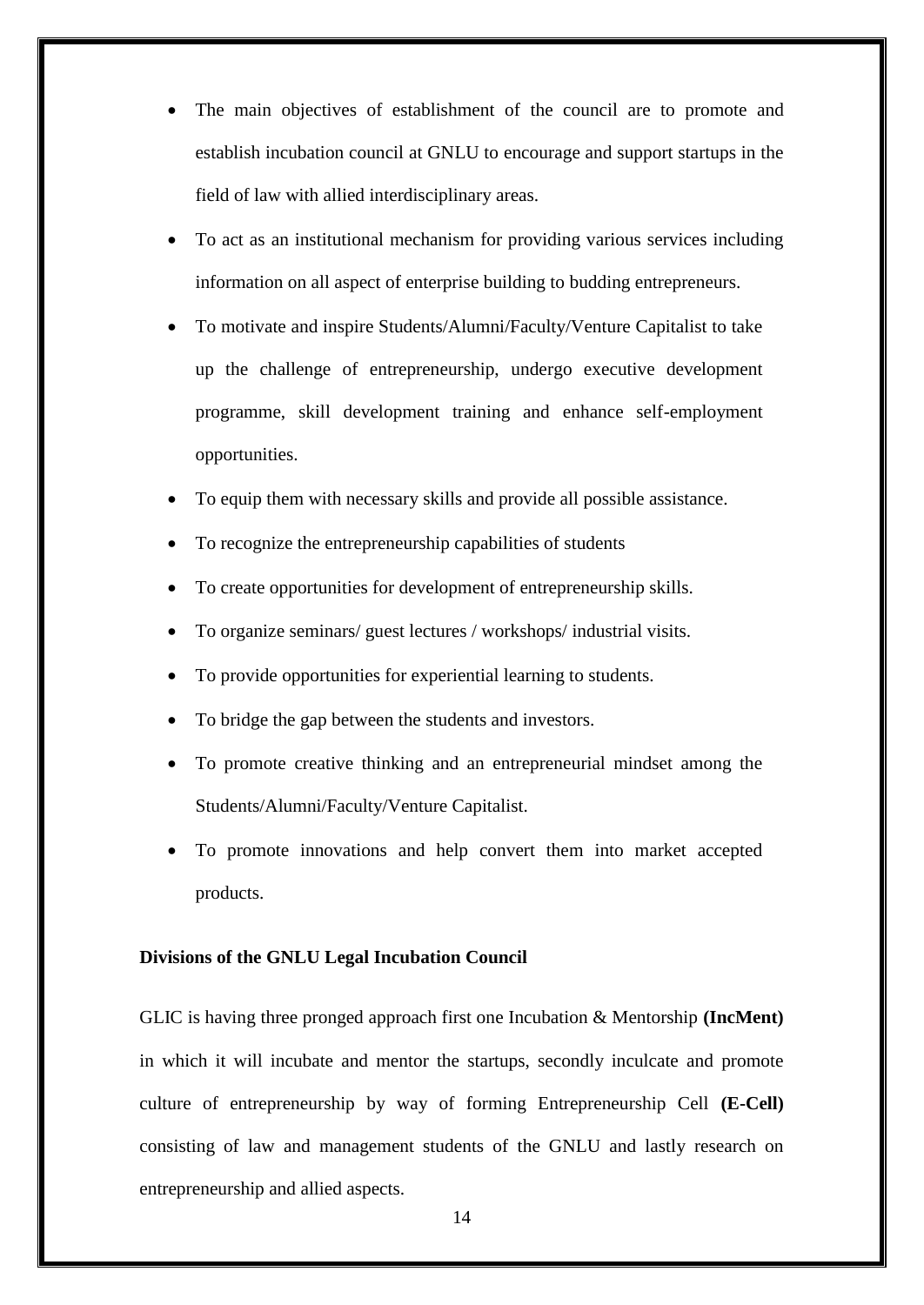#### **Figure 2 :- Divisions of GNLU Legal Incubation Council**



#### **Activities by GNLU Legal Incubation Council**

GLIC has conducted following events till date

- 1. Seminar on Legal Startups
- 2. Workshop on Social Entrepreneurship
- 3. Workshop on Design Thinking
- 4. National Business Plan Competition since 2016
- 5. Workshop on Women Entrepreneurship
- 6. Panel Discussion on Women Entrepreneurship
- 7. Session on Taxation Issued in Startups
- 8. National Film Making Competition on Entrepreneurship and Startups

#### **Startups by Students**

In last one decade GNLU Alumni came up with around 20 legal and non-legal startups. Main objective of GLIC was to support legal startups only but looking at potential of students in other area, non-legal startups also started being supported. GNLU started giving funding to startups in last two years. Till date total 9 startups have been incubated by GLIC. List is shown below.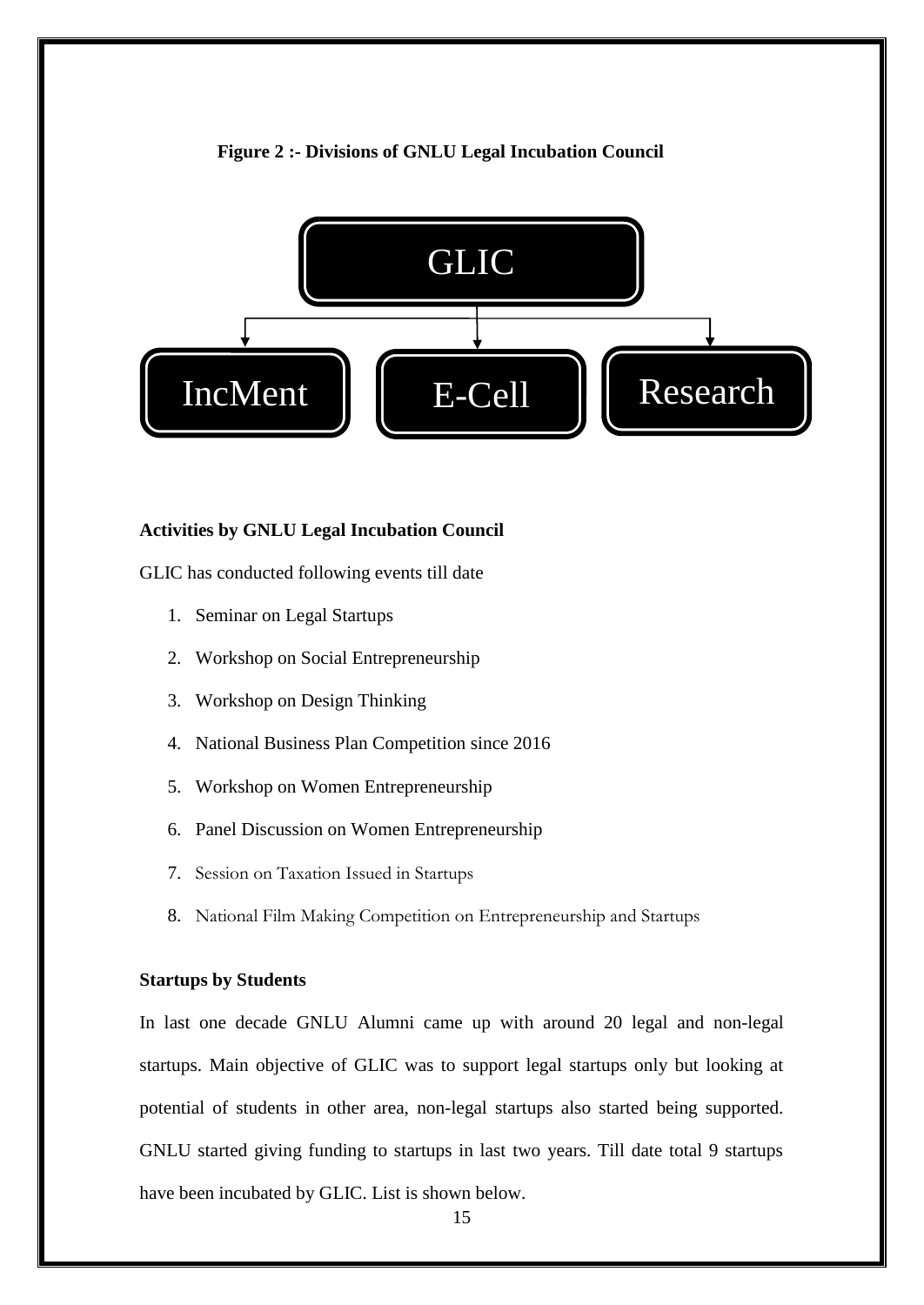| Sr. No.                   | <b>Name of Startup</b> | <b>Area of Work</b>                           |
|---------------------------|------------------------|-----------------------------------------------|
| <b>Legal Startups</b>     |                        |                                               |
| $\mathbf{1}$              | <b>Law Briefs</b>      | Summarizing Judgments of Supreme Courts, High |
|                           |                        | Courts                                        |
| $\overline{2}$            | SoCo                   | Helping rural India.                          |
| 3                         | ADR India              | Solution to Alternative Dispute Resolution    |
| $\overline{4}$            | LexQuest Foundation    | Research & Educational                        |
| 5                         | Law Learner            | Online Law Courses and more.                  |
| 6                         | Legal Intern           | Database of legal professionals.              |
| $\overline{7}$            | Law On Door            | Legal Education database.                     |
| <b>Non-Legal Startups</b> |                        |                                               |
| 1                         | Artists Adda           | Painting, poetry, sketch competitions         |
| $\overline{2}$            | Catharsis              | Magazine publishing by students               |

#### **Table 1 :- List of GNLU Incubatees**

## **Incubatees' experience with GLIC**

*GLIC is one of its kind incubation centre for legal startups. The objective is to promote entrepreneurship in legal industry. We know that legal industry in our country is facing various problems; be that as it may, various attempts have been made to solve this problem but they didn't show results. Hence, I think it is the right time that the legal industry in India starts thinking from the entrepreneurial blend of mind. GLICs aim to promote legal startups will definitely result into better legal system in our country.* 

#### *(Aditya Gor, LL.B. Student, Founder of LawBriefs)*